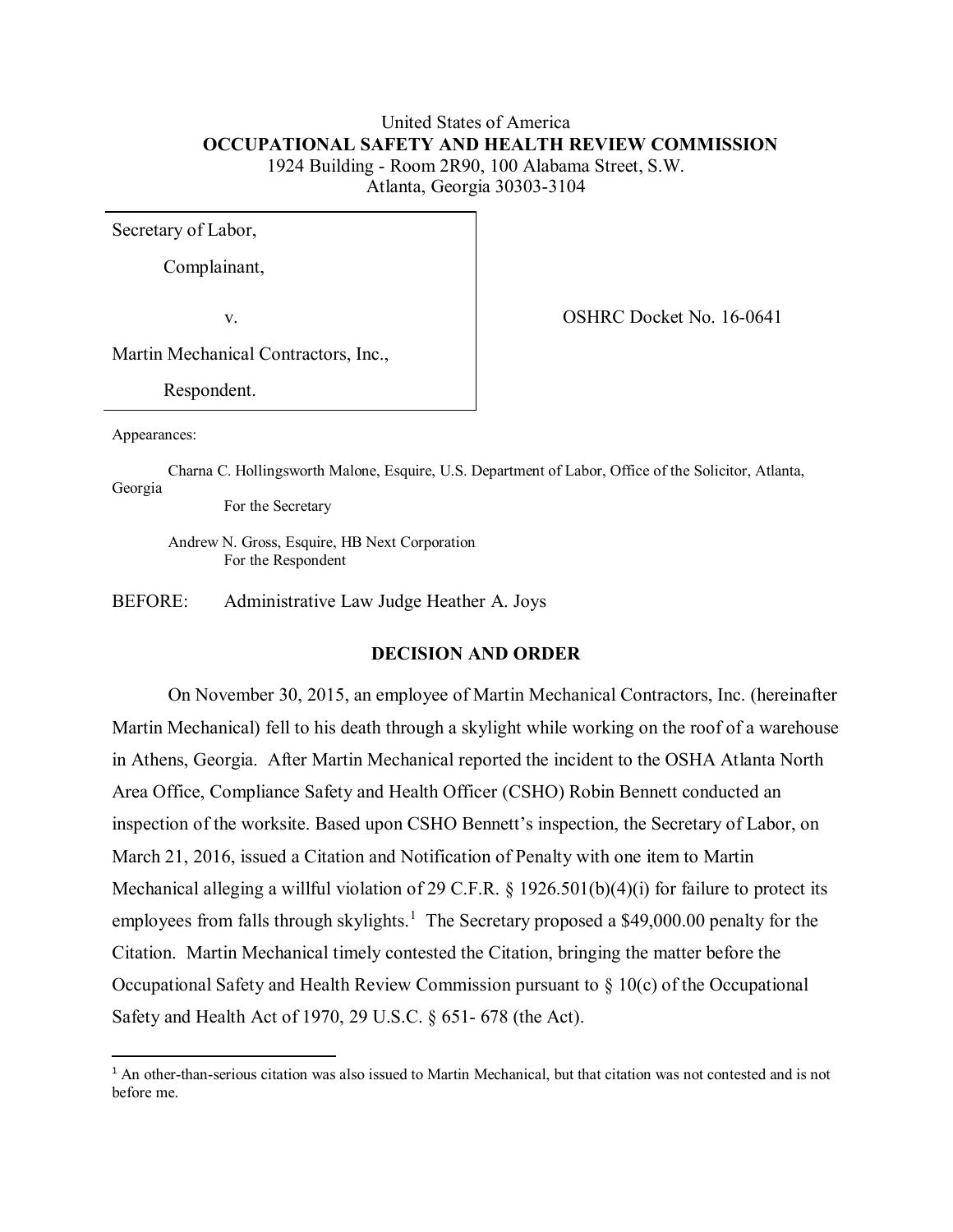I held a hearing in this matter on November 16, 2016, in Decatur, Georgia. The parties filed post-hearing briefs<sup>[2](#page-1-0)</sup> on February 17, 2017.<sup>[3](#page-1-1)</sup> Although it did not address the affirmative defense of employee misconduct in its brief, Martin Mechanical did raise it in its Answer and I will address it herein.

For the reasons discussed below, the citation is affirmed as a willful violation and a penalty of \$49,000.00 is assessed.

### **JURISDICTION**

At the hearing, the parties stipulated jurisdiction of this action is conferred upon the Commission pursuant to  $\S$  10(c) of the Act (Tr. 11). The parties also stipulated at the hearing that at all times relevant to this action, Martin Mechanical was an employer engaged in a business affecting interstate commerce within the meaning of  $\S 3(5)$  of the Act (Tr. 11). Based upon the parties' stipulations and the facts presented, I find Martin Mechanical is an employer covered under the Act and the Commission has jurisdiction over this proceeding.

### **BACKGROUND**

Martin Mechanical is a construction company located in north Georgia (Tr. 124). The company performs electrical and plumbing work as well as installation of mechanical equipment (Tr. 124). It has been in business for 65 years and currently has 80 employees (Tr. 61, 125). According to Company President Jack Dunagan, the company has approximately 60 projects of various sizes ongoing at any time (Tr. 133).

In 2015, Martin Mechanical had entered into a contract with Driver Construction to perform a portion of the renovation of a warehouse located at a car dealership in Athens, Georgia (Tr. 69-70). This was a small job for the company (Tr. 130). The building to be renovated was

 $\overline{a}$ 

<span id="page-1-0"></span><sup>&</sup>lt;sup>2</sup> In his post-hearing brief, the Secretary referred to the transcript of a deposition taken of James Dockery. The Secretary also attached the transcript of the deposition to his brief. Commission Rule 56(f) governs the use of depositions in hearings (other than for impeachment purposes). The Secretary did not comply with that rule. Among other things, the Secretary did not provide notice to Martin Mechanical or the Court five days in advance of the hearing that he intended to submit the transcript into the record. James Dockery testified at the hearing. I find no basis upon which to admit the transcript into the record under the circumstances. I have not considered it, or the Secretary's references thereto in his brief, in reaching my decision in this matter.

<span id="page-1-1"></span><sup>3</sup> On February 17, 2017, Martin Mechanical filed its post-hearing brief using the Commission's old e-filing system. The document was not received by the Commission on the date filed. Upon realizing its error, Martin Mechanical properly filed its brief accompanied by a motion requesting to file its brief late. The Secretary did not oppose. For good cause having been shown, Martin Mechanical's motion is granted. I have considered arguments raised by Martin Mechanical in its brief in reaching my decision.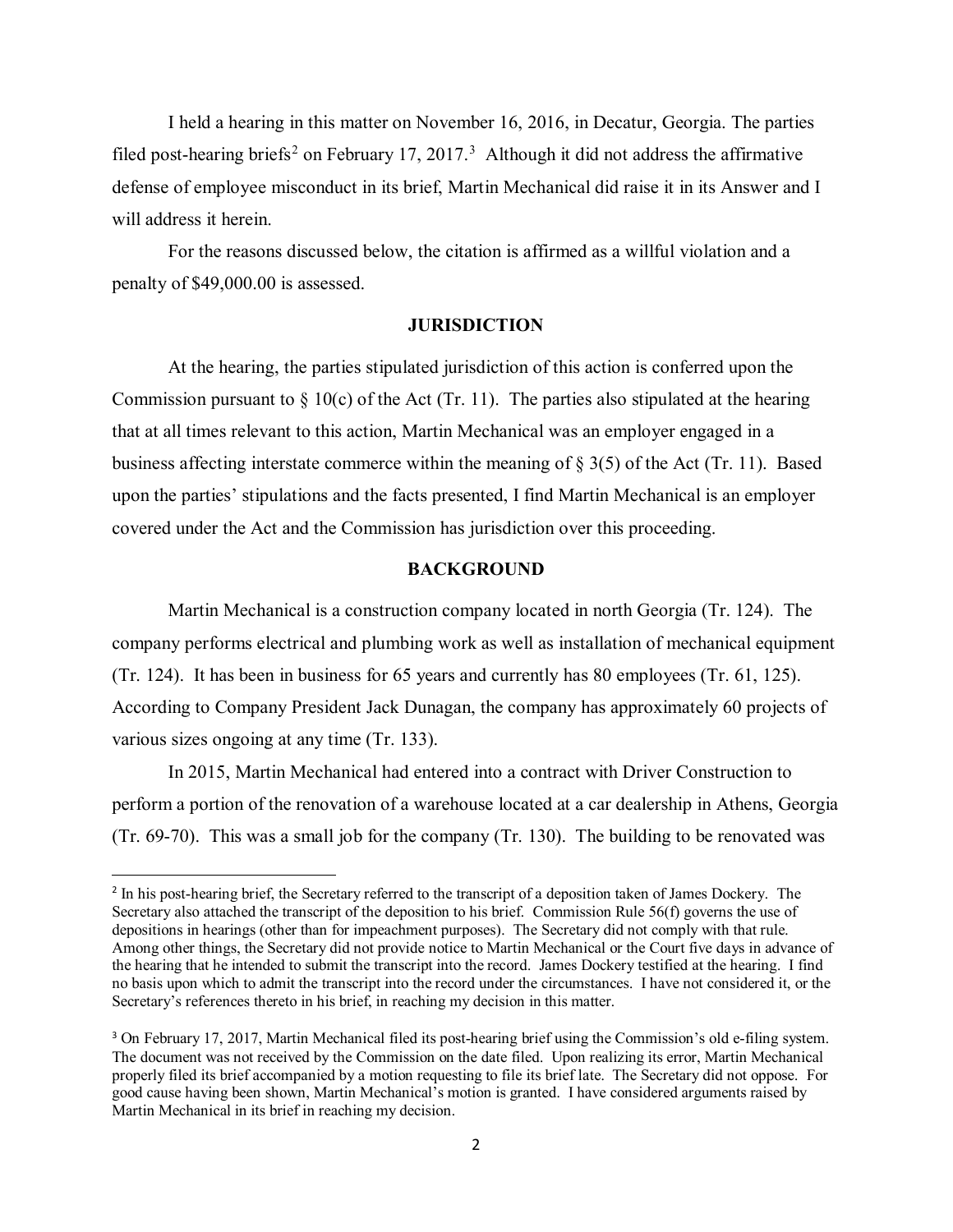described as an old metal shell with a 12:1 or low-sloped metal roof (Tr. 10, 25). The height of the structure to the roof was 15 feet (Tr. 29). Martin Mechanical was to remove the old HVAC system and install a new one on the roof of the building (Tr. 26).

The roof of the warehouse is depicted in Exhibits C-6 and C-7. On the roof were eight skylights each approximately 10 feet in length (Tr. 32; Exh. C-2). The skylights were covered in the original plastic sheeting (Tr. 35). As shown in Exhibits C-2; C-3; and C-5, the plastic sheeting covering the skylights had become opaque from dirt and age (Tr. 35, [4](#page-2-0)1-42).<sup>4</sup> Apparently, the roof was in disrepair as it leaked when it rained (Exh. C-13 p. 3).

Martin Mechanical sent a three-man crew to perform the HVAC installation. That crew consisted of Foreman James Dockery, Wayne Dockery (James Dockery's son), and the deceased (Tr. 71). James Dockery is a longtime employee of Martin Mechanical and was a working foreman on the project in that he often worked alongside his crew performing manual labor. Wayne Dockery had worked for Martin Mechanical off and on since he was 17 years old. He had most recently returned to work for the company in May of 2014 (Exh. C-13). The deceased had been with Martin Mechanical for approximately two years (Tr. 140).<sup>[5](#page-2-1)</sup>

Martin Mechanical's work at the site began in late 2015. Prior to beginning work on the site, James Dockery and Donnie Burroughs, a project manager with Martin Mechanical, went to the site to assess what materials were needed (Exh. C-9). James Dockery marked the areas of the roof where the new HVAC equipment was to be installed (Tr. 52). He returned to the site with his crew to begin work in mid-November

Prior to the November 30, 2015, accident, Martin Mechanical employees had been working at the project off and on for two weeks (Tr. 21). After the employees removed the old HVAC system, they were to install roof curbs, which would support the new HVAC system (Tr. 26, 45-46; Exhs. C-6 and C-7). This work placed the employees within two to five feet of the skylights (Tr. 103). James Dockery stated he spent some of his time on the roof with the other crew members (Tr. 92-93; Exh. C-9 p. 2). At no time were the skylights covered or guarded. Nor did any member of the crew wear a personal fall arrest system.

 $\overline{\phantom{a}}$ 

<span id="page-2-0"></span><sup>4</sup> When CSHO Bennett was on site photographing the roof, the skylights had been covered by wooden boards (Tr. 35-36, 44; Exhs. C-6 and C-7).

<span id="page-2-1"></span><sup>&</sup>lt;sup>5</sup> In his brief, the Secretary notes a discrepancy in the record regarding the deceased's tenure with Martin Mechanical. I do not find this issue material and, therefore, have not resolved this factual discrepancy.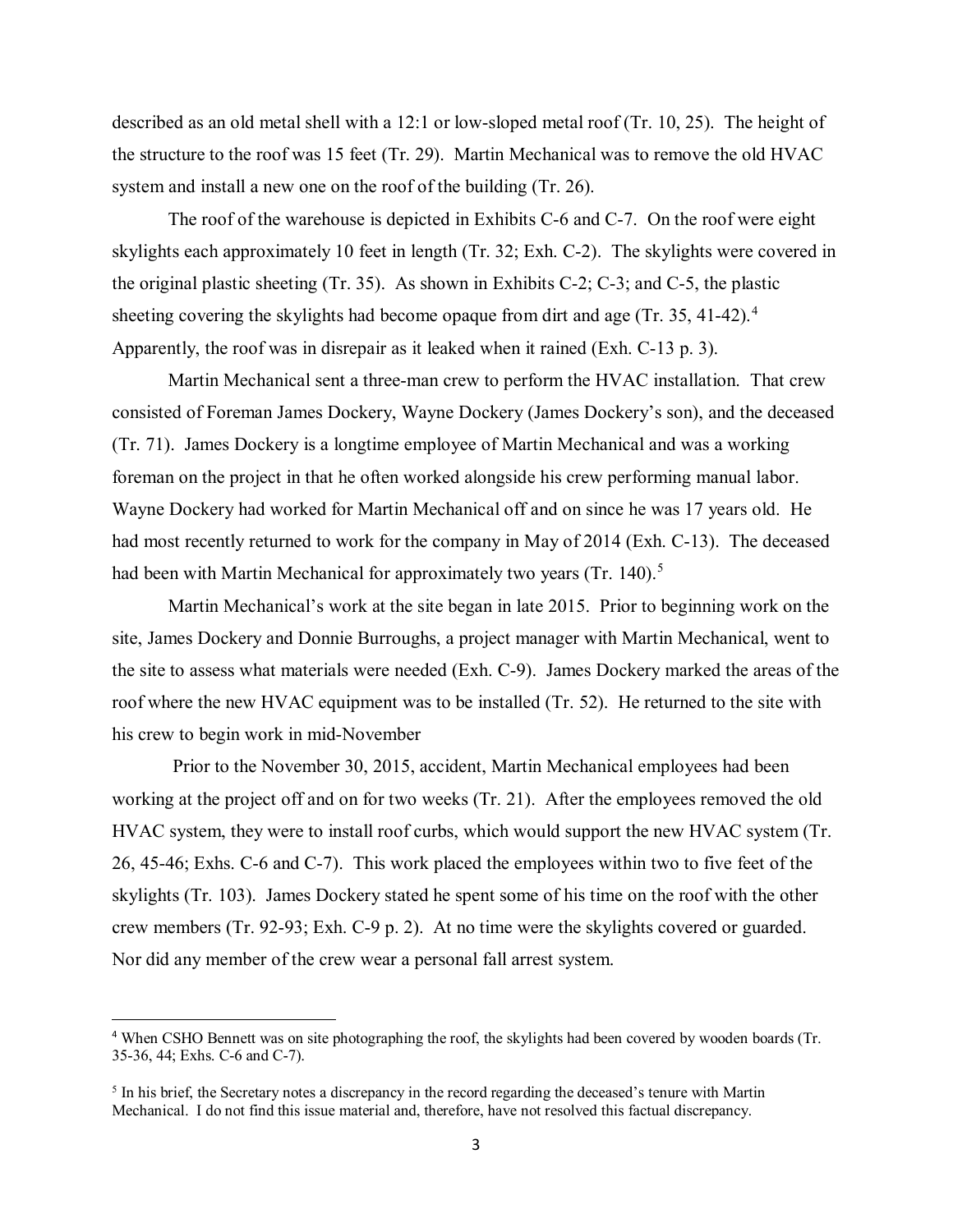On the day of the accident, all three members of the crew had begun the day working on the roof. James Dockery warned the crew to be careful of the skylights (Tr. 52). After he descended from the roof, he went to an area inside the building to complete some paperwork and to ensure other workers stayed clear of any debris falling from the roof (Tr. 96). Wayne Dockery and the deceased continued their work on the roof. According to Wayne Dockery's statement, he and the deceased were taking turns using an electric-powered saw to cut "an area above the skylight." (Exh. C-13 p. 4). While the deceased was using it, the saw caught in the metal roofing material, causing the deceased to be knocked off balance and fall through the skylight to the ground below (Exh. C-13 p. 4).

Martin Mechanical originally reported the accident to the OSHA Atlanta North Area Office as a hospitalization (Tr. 40). CSHO Bennett<sup>[6](#page-3-0)</sup> was assigned to conduct the inspection. She first met with Donnie Burroughs at Martin Mechanical's offices (Tr. 21-22). At that time she was informed the deceased had died from his injuries (Tr. 23). CSHO Bennett and Burroughs later traveled to the worksite (Tr. 23-24). While at the worksite, CSHO Bennett took measurements and photographs, met with representatives of the general contractor, and took statements from both James and Wayne Dockery (Tr. 23-27). CSHO Bennett took a photograph of the skylight through which the deceased had fallen, showing that the plastic sheeting had given way  $(Tr. 43; Exh. C-5)$ .

As a result of her inspection, CSHO Bennett recommended Martin Mechanical receive a citation for failure to protect employees from falls through holes in violation of 29 C.F.R. § 1926.501(b)(4)(i) (Tr. 57). She recommended the citation be classified as willful based on Martin Mechanical's knowledge of the existence of the uncovered skylights on the roof, that work would be performed near the skylights, and its failure to provide any type of fall protection (Tr. 57-59). CSHO Bennett found James Dockery had been trained in OSHA's fall protection standards and was aware of the danger posed by the skylights, but did nothing more than warn employees to be careful (Tr. 58-59).

Martin Mechanical timely contested the citation. It does not deny it failed to protect employees from falls through the skylights. However, Martin Mechanical argues the violation

<span id="page-3-0"></span><sup>6</sup> CSHO Bennett has been employed by OSHA for 20 years (Tr. 16). She holds a Bachelor's degree in environmental health (Tr. 17). Prior to working for OSHA, CSHO Bennett worked as an industrial hygienist with the Army Corps of Engineers (Tr. 17).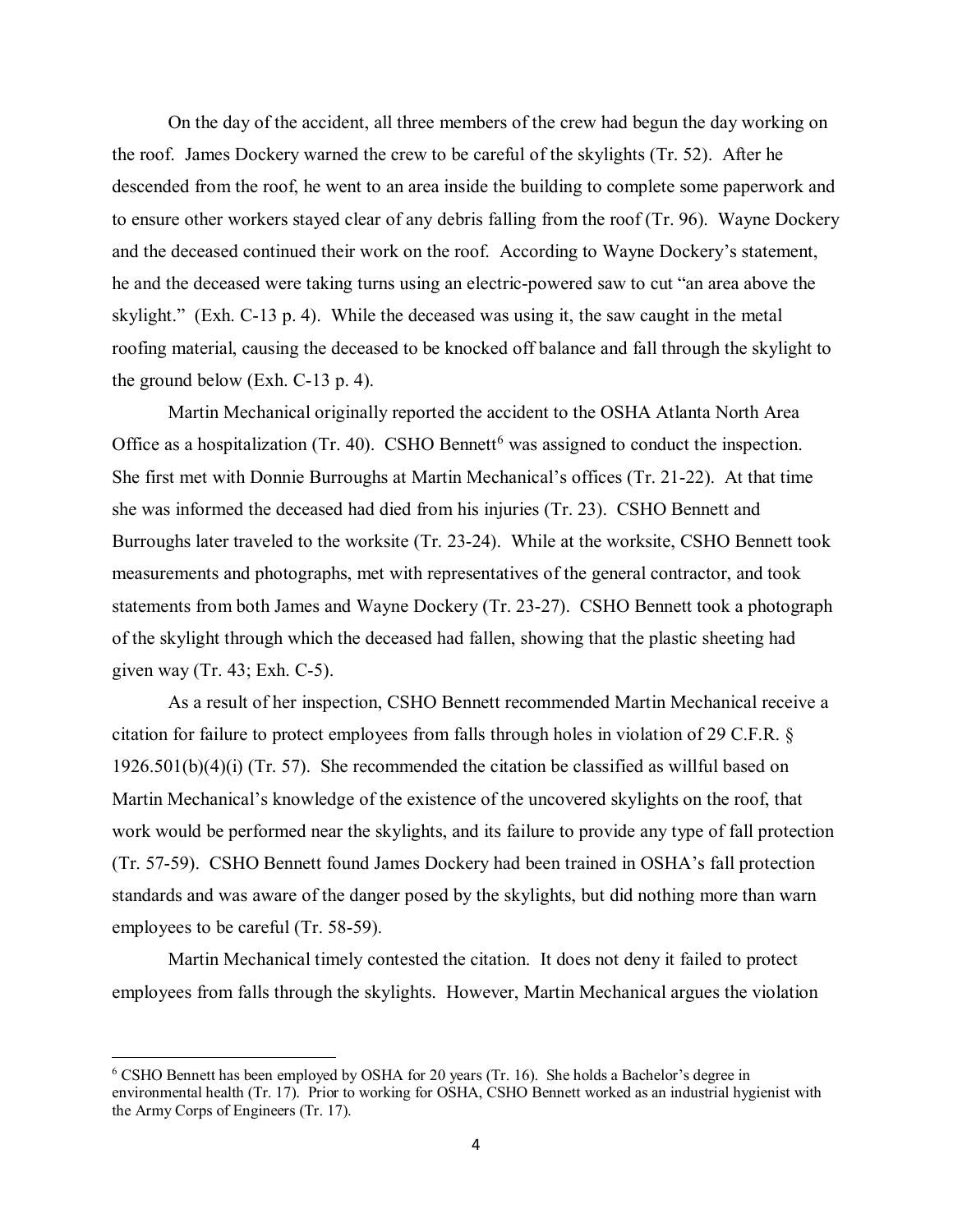was the result of unpreventable employee misconduct and denies it willfully violated the standard.

### **THE CITATION**

The Secretary alleges Martin Mechanical violated the standard at 29 C.F.R. § 1926.501(b)(4)(i) under *Subpart M: The Duty to Have Fall Protection*. The cited standard specifically requires:

Each employee on walking/working surfaces shall be protected from falling through holes (including skylights) more than 6 feet (1.8 m) above lower levels, by personal fall arrest systems, covers, or guardrail systems erected around such holes.

The citation states Martin Mechanical violated the standard when, on November 30, 2015, it "did not ensure employees working on 1 in 12 sloped roofs were protected from 15 ft. falls, including through skylights." The Secretary alleges Martin Mechanical was in willful violation of the cited standard because it knowingly allowed its employees to work on the warehouse roof without providing any type of protection from falling through the skylights.

#### **DISCUSSION**

### **The Secretary's Prima Facie Case**

The Secretary has the burden of establishing the employer violated the cited standard. To prove a violation of an OSHA standard, the Secretary must show by a preponderance of the evidence that (1) the cited standard applies; (2) the employer failed to comply with the terms of the cited standard; (3) employees had access to the violative condition; and (4) the cited employer either knew or could have known with the exercise of reasonable diligence of the violative condition. *JPC Group, Inc.*, 22 BNA OSHC 1859, 1861 (No. 05-1907, 2009).

# *Applicability of the Standard*

The requirement to provide fall protection under the cited standard applies where holes through which an employee could fall, including skylights, are present on a walking or working surface 6 feet or more above the next lower level. Subpart M contains specific definitions for both the terms "hole" and "walking/working surface" contained in the cited standard. A walking/working surface is defined as: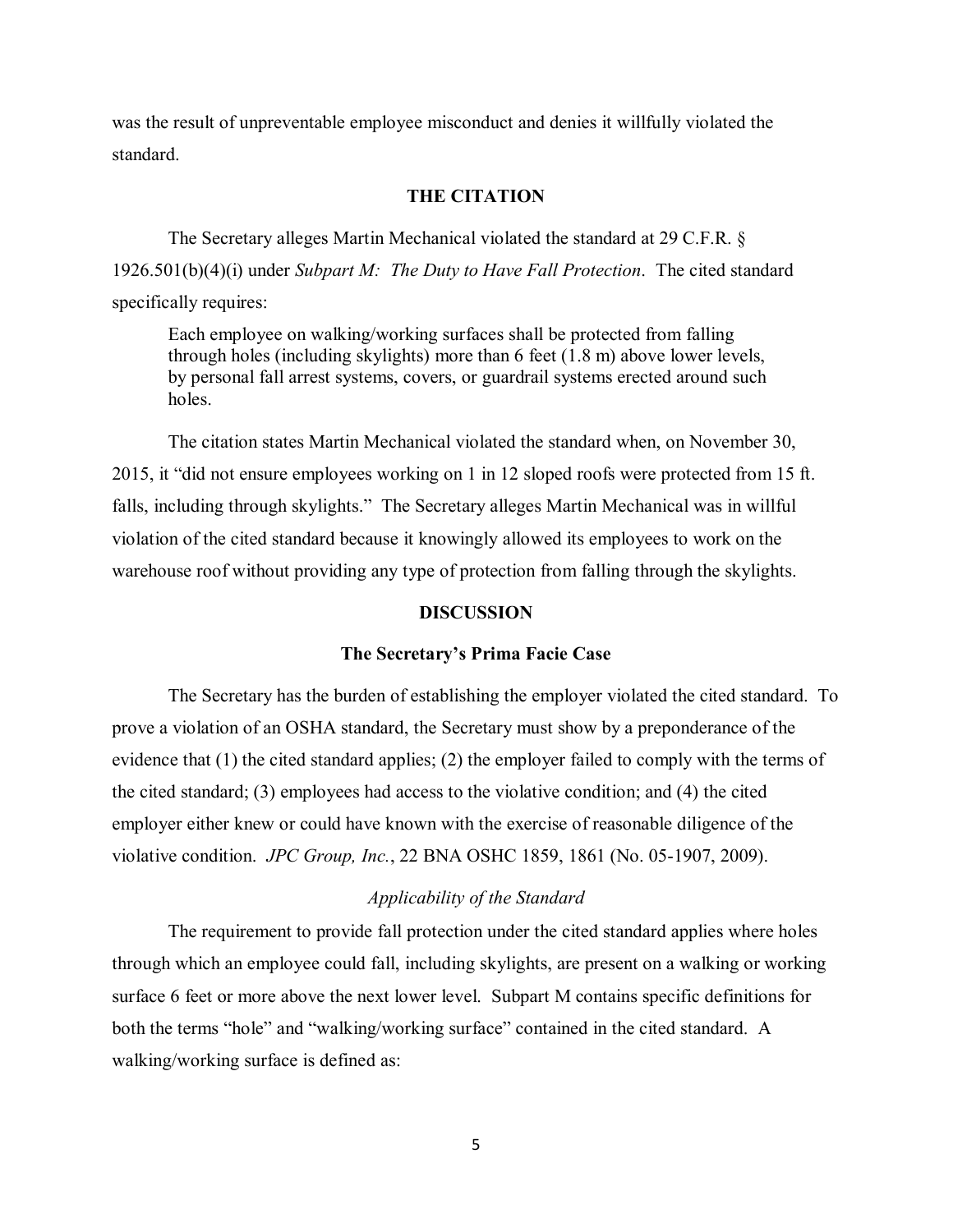any surface, whether horizontal or vertical on which an employee walks or works, including, but not limited to, floors, roofs, ramps, bridges, runways, formwork and concrete reinforcing steel but not including ladders, vehicles, or trailers, on which employees must be located in order to perform their job duties.

A hole is defined as "a gap or void 2 inches (5.1 cm) or more in its least dimension, in a floor, roof, or other walking/working surface." There is no dispute the roof on which Martin Mechanical employees were working was a walking/working surface as that term is defined in the standard. The parties stipulated the roof was more than 6 feet above the ground below (Tr. 10). Finally, the dimensions of the skylight through which the deceased employee fell meet the regulatory definition of a hole found in Subpart M (Tr. 32; Exh. C-1 p. 3). The standard applies to the cited conditions.

# *Violation of the Standard*

Martin Mechanical does not dispute it was in violation of the standard. The parties stipulated the skylights were not covered or guarded. Nor were any of Martin Mechanical employees working on the roof using a personal fall arrest system. The Secretary has established Martin Mechanical violated the requirements of § 1926.501(b)(4)(i).

### *Employee Exposure*

There is no dispute Martin Mechanical employees were exposed to a fall in excess of 6 feet through the unprotected skylights.<sup>[7](#page-5-0)</sup> The Secretary has established employee exposure to the hazard addressed in the cited standard.

### *Employer Knowledge*

The Secretary has the burden to establish Martin Mechanical was aware of the violative conduct. To establish employer knowledge of a violation the Secretary must show the employer knew, or with the exercise of reasonable diligence could have known of a hazardous condition. *Dun Par Engineered Form Co*., 12 BNA OSHC 1962, 1965-66 (No. 82-928, 1986). Because

<span id="page-5-0"></span> $<sup>7</sup>$  The Secretary does not have the burden to establish the crew was working in proximity to the unprotected</sup> skylights. As stated in the Preamble to the Fall Protection Standard, "In conclusion, after careful and complete consideration of the entire record, OSHA has determined that there is no 'safe' distance from an unprotected side or edge that would render fall protection unnecessary." *Safety Standards for Fall Protection in the Construction Industry*, 59 Fed. Reg. 40672-01 (August 9, 1994); *see also Phoenix Roofing*, 17 BNA OSHC at 1079 (exposure established where employees were working "about 12 feet" from unguarded skylights); *Cornell & Co*., 5 BNA OSHC 1736, 1738 (No. 8721, 1977) (employees exposed to a fall when working 10 feet from an elevator shaft).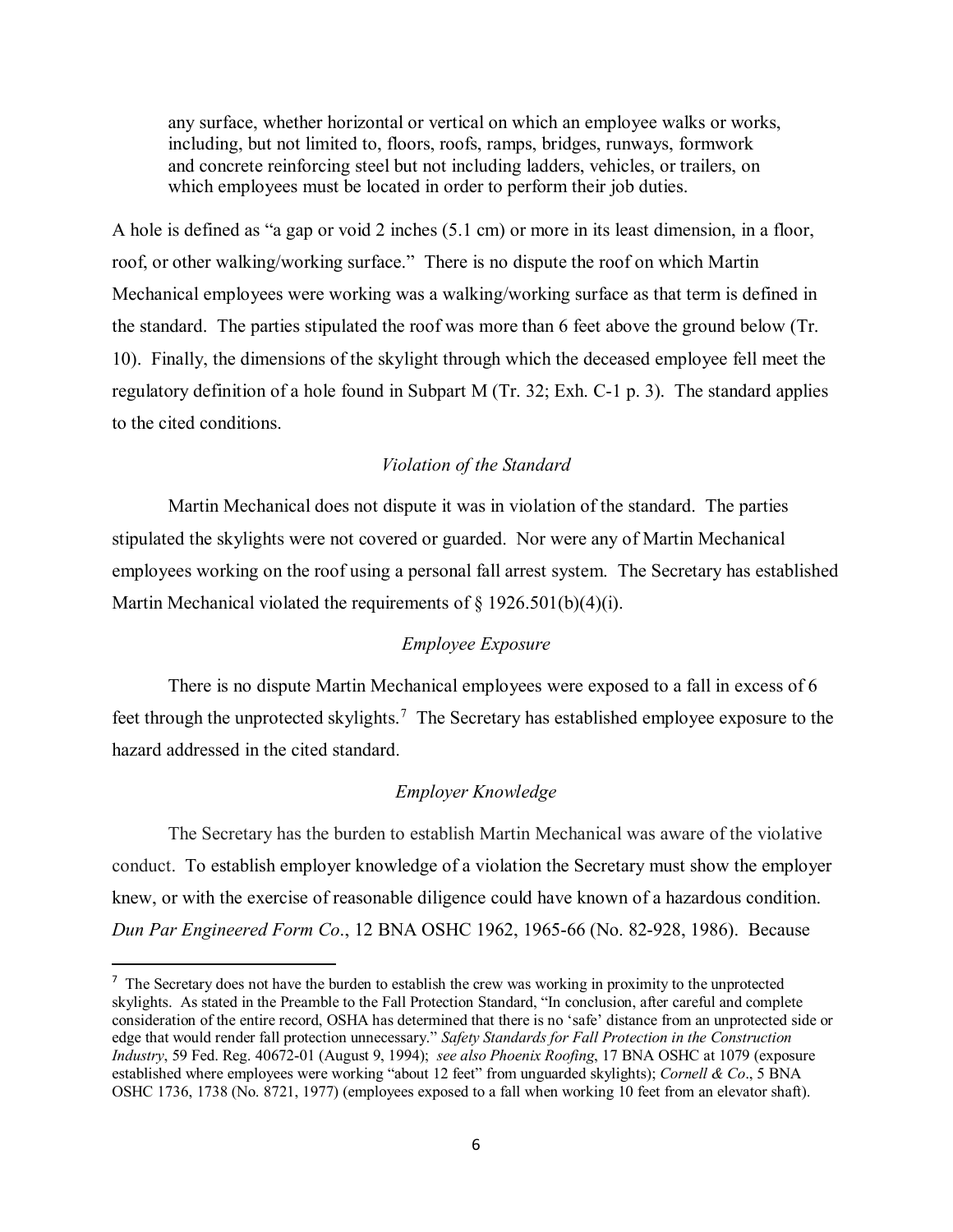corporate employers can only obtain knowledge through their agents, the actions and knowledge of supervisory personnel are generally imputed to their employers, and the Secretary can make a prima facie showing of knowledge by proving a supervisory employee knew of or was responsible for the violation. *Todd Shipyards Corp*., 11 BNA OSHC 2177, 2179 (No. 77-1598, 1984); *see also Dun Par Engineered Form Co*., 12 BNA OSHC 1962 (No. 82-928, 1986) (the actual or constructive knowledge of an employer's foreman can be imputed to the employer). Actual knowledge refers to an awareness of the existence of the conditions allegedly in noncompliance. *Omaha Paper Stock Co.*, 19 OSHC 2039 (No. 01-3968, 2002). An employer is chargeable with knowledge of conditions which are plainly visible to its supervisory personnel. *A.L. Baumgartner Construction Inc*., 16 BNA OSHC 1995, 1998 (No 92-1022, 1994).

James Dockery was Martin Mechanical's foreman onsite (Tr. 72). According to his own testimony, as the foreman, he had the authority to direct the work of the crew, correct safety violations, and enforce safety rules on site  $(Tr. 50, 72)^8$  $(Tr. 50, 72)^8$  He was aware Wayne Dockery and the deceased were working on the roof without fall protection and that the skylights were not covered (Tr. 93). He began his day on the roof with the two crew members without fall protection himself. He knew the work required the crew to be within a few feet of the skylights (Tr. 94). He warned the crew to be mindful of the skylights (Tr. 94, 112). At no time prior to the day of the accident were the skylights covered or guarded nor had anyone from Martin Mechanical worn any fall protection. James Dockery had actual knowledge of the violation and, under the circumstances, James Dockery's actual knowledge of the violation can be imputed to Martin Mechanical. *Quinlan d/b/a Quinlan Enterprises v. Secretary of Labor*, 812 F.3d 832  $(11<sup>th</sup> Cir. 2016).<sup>9</sup>$  $(11<sup>th</sup> Cir. 2016).<sup>9</sup>$  $(11<sup>th</sup> Cir. 2016).<sup>9</sup>$ 

The Secretary has established a *prima facie* case of a violation of § 1926.501(b)(4)(i).

 $\overline{a}$ 

<span id="page-6-0"></span><sup>8</sup> Martin Mechanical's safety and health manual states foremen "have the authority to take prompt corrective measures to eliminate or control hazards and correct unsafe behavior" and "are responsible for ensuring all safety rules and regulations are adhered to…" (Exh. C-11 p. 1.4).

<span id="page-6-1"></span><sup>&</sup>lt;sup>9</sup> To establish employer knowledge, the Secretary need not establish James Dockery was aware of the specific requirements of  $\S$  1926.501(b)(4)(i) or its applicability to the conditions; the Secretary must establish the employer was aware of the violative condition. "The constitution does not require that employers be actually aware that the regulation is applicable to their conduct." *Brock v. Williams Enterprises of Georgia, Inc*., 832 F.2d 567, 572 (11th Cir. 1987)(citations omitted).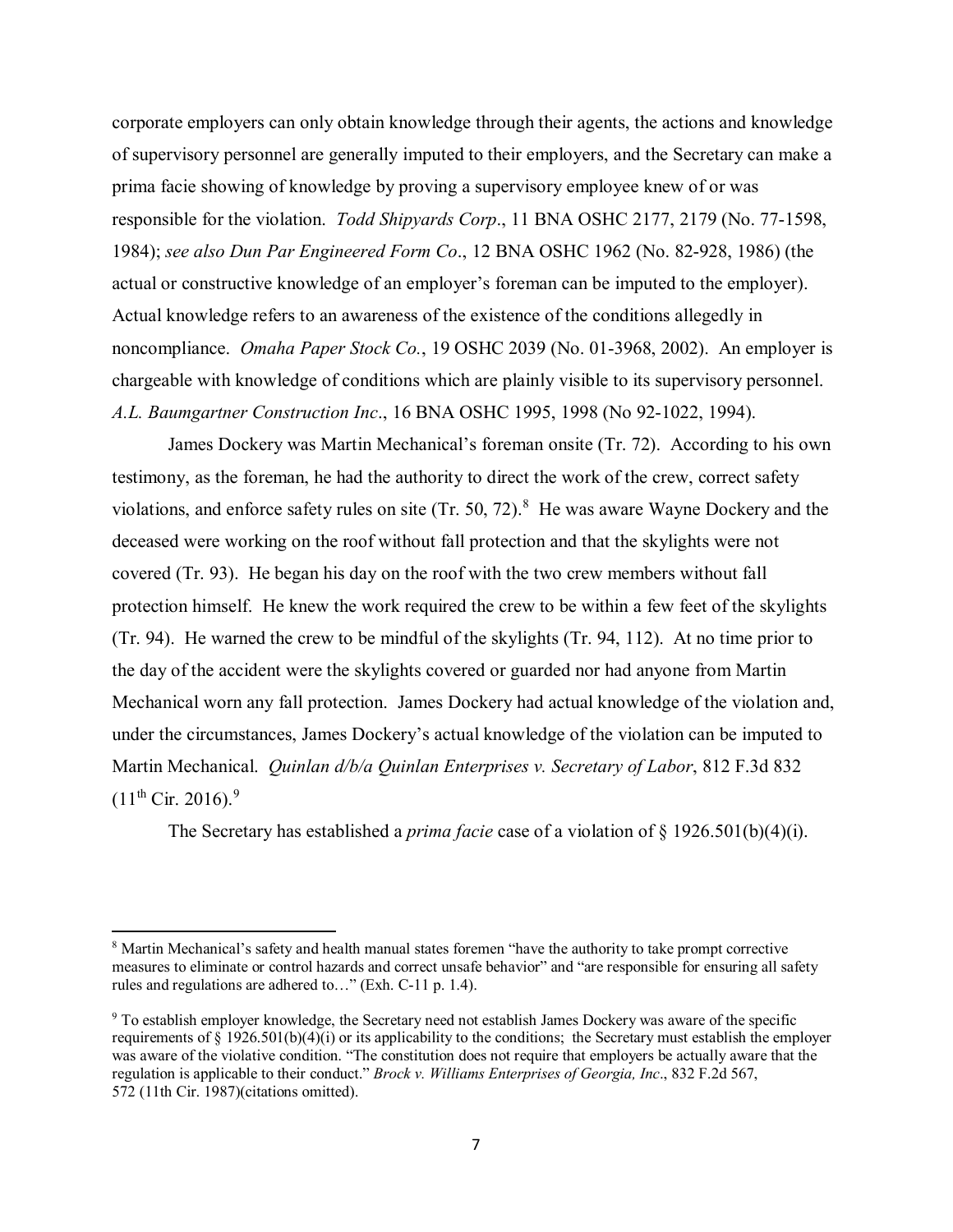#### **Unpreventable Employee Misconduct Affirmative Defense**

To prevail on the affirmative defense of unpreventable employee misconduct, an employer must show that it has (1) established work rules designed to prevent the violation, (2) adequately communicated those rules to its employees, (3) taken steps to discover violations, and (4) effectively enforced the rules when violations have been discovered. *See, e.g., Stark Excavating, Inc.*, 24 BNA OSHC 2218 (Nos. 09-0004 and 09-0005, 2014), *citing Manganas Painting Co.*, 21 BNA OSHC 1964, 1997 (No. 94-0588, 2007). Because I find Martin Mechanical did not prove it took adequate steps to ensure its employees understood its rules, discover violations of those rules, or effectively enforce its rules, Martin Mechanical has not met its burden to establish the affirmative defense of employee misconduct.

Martin Mechanical had written rules regarding the use of fall protection (Exh. C-11 p. 2.8). Those rules included a general requirement to use either guardrails, safety nets, or a personal fall arrest system when working at heights over 6 feet. In addition, Martin Mechanical had a specific rule requiring the use of a personal fall arrest system, covers, or guardrails when working "around holes (including skylights) that are more than 6 feet above lower levels  $[1926.501(b)(4)]$ ." (Exh. C-11 p. 2.8).

Company President Dunagan testified that upon hire employees are provided a packet of materials that include the company safety policies on work at heights (Tr. 126). The employees were expected to read the materials and a division head goes over it with the employee (Tr. 114, 126). Both James and Wayne Dockery confirmed having received those materials (Tr. 83, 114; Exh. R-1). In addition, James Dockery had received the 30-hour OSHA training course that would have covered fall protection requirements (Tr. 49, 77, 81-82). He had received that training more than 12 years prior to the accident and there is no evidence he had received any refresher training in the interim (Tr. 67; Exh. C- 10). Martin Mechanical relied on its general contractors to provide on-the-job safety or "tool box" talks (Tr. 127).<sup>10</sup> The record contains no documentary evidence those talks were conducted after 2014 or that any member of the threeman crew on the worksite had ever attended such a talk (Exh. R-3; Tr. 129, 140). CSHO

 $\overline{\phantom{a}}$ 

<span id="page-7-0"></span> $10$  The testimony was consistent that Martin Mechanical left this responsibility to the general contractors on its worksites. Its safety and health manual states foremen "are responsible for all weekly safety training. All weekly safety training shall be documented and maintained at each job site or main office." (Exh. C-11, p. 1.4). Other than poor recordkeeping, Martin Mechanical provided no explanation for the failure to follow this aspect of its safety and health program.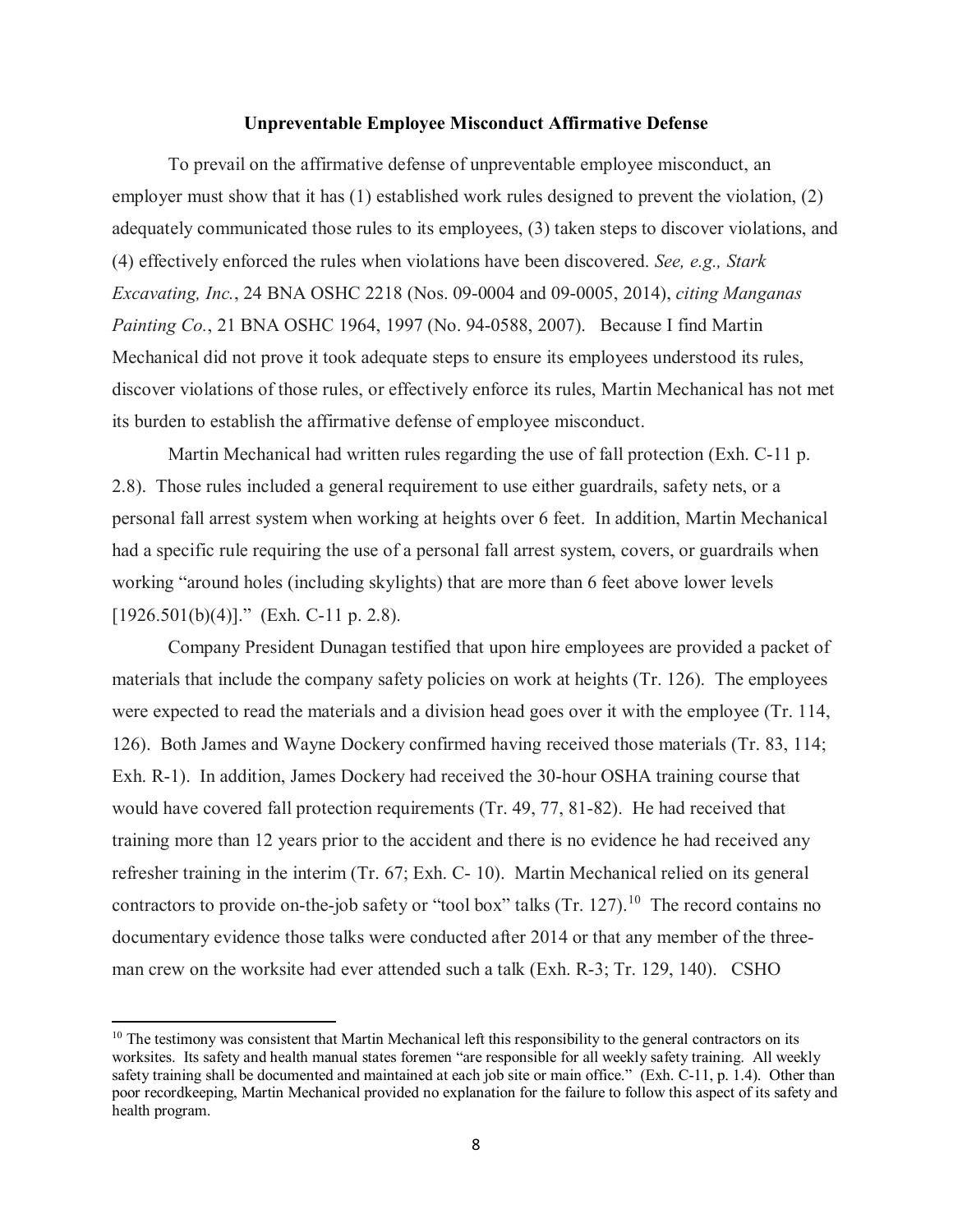Bennett conceded James and Wayne Dockery told her they had attended general contractor conducted tool box talks, but the record contains no information regarding when or where these talks took place or the subject matter discussed.

Although minimal, the training provided by Martin Mechanical may have been sufficient, had the company proved its employees understood its rules. It did not. Upon providing its written policies to new employees, Martin Mechanical did little to ensure employees understood those rules (Tr. 119-19). The testimony of James and Wayne Dockery demonstrate the inadequacy of Martin Mechanical's training.

In his statement to CSHO Bennett only a few days after the accident, James Dockery stated he was only familiar with the use of personal fall arrest systems for fall protection and it was the only type of fall protection he was required to enforce (Exh. C-9). He could not recall whether skylights were addressed in the 30-hour training he had received.<sup>11</sup> He denied having been instructed by anyone from Martin Mechanical on protection against falls through skylights (Exh. C-9, p. 3). At the hearing, he testified that for work on flat or low-sloped roofs he did not require his crew to use fall protection (Tr. 87). He, somewhat inconsistently, testified the company rule to use fall protection was mandatory, but he could use his judgment to determine when it was needed (Tr. 87-88). He testified that was his "interpretation" of the rule (Tr. 88). He later clarified he believed if employees stayed 6 feet from the edge, fall protection was not needed (Tr. 122).

Wayne Dockery testified employees used their professional judgment to determine when fall protection in the form of a personal fall arrest system was necessary (Tr. 105). He went on to explain that he understood "as long as you stay back six foot, you know, you'd be fine without fall protection." (Tr. 108, 110). He conceded he may have "misunderstood the training that [he] had gotten…" (Tr. 108).

Neither James nor Wayne Dockery understood Martin Mechanical's rule as written. Both believed they had some amount of discretion to choose whether to use fall protection. Although reference to a controlled access zone is found nowhere in Martin Mechanical's safety rules, both men believed simply staying back 6 feet from the edge was compliant with company policy. Neither appeared familiar with the company policy regarding protection from falls through holes. Martin Mechanical failed to establish it adequately communicated its rules

 $\overline{\phantom{a}}$ 

<span id="page-8-0"></span> $11$  At the hearing, James Dockery testified the training had covered protection from falls through holes (Tr. 82).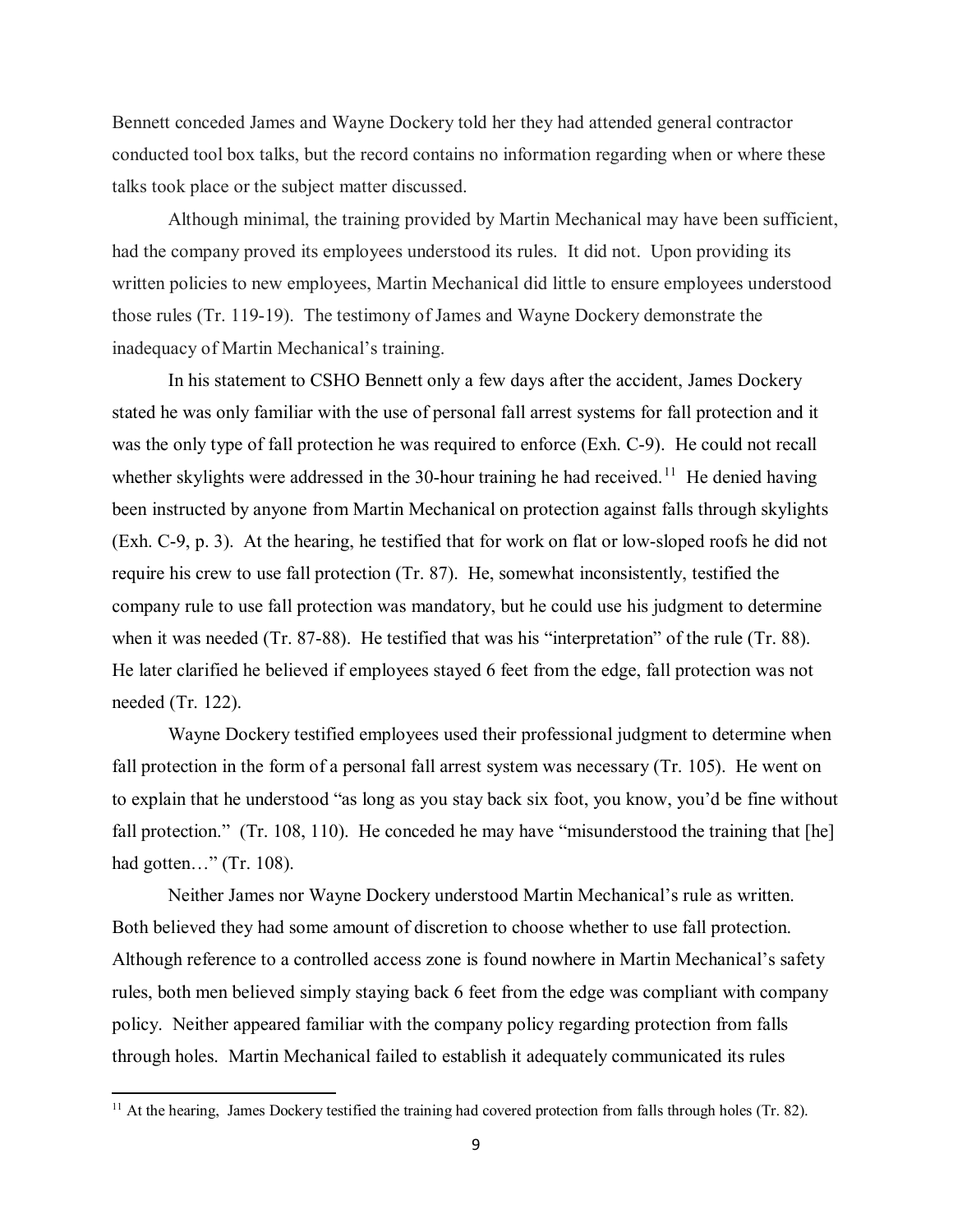regarding the use of fall protection to its employees.

Evidence Martin Mechanical took steps to discover violations or take action when such violations were found was equally lacking. Martin Mechanical's safety and health manual gives its foremen authority over its worksites and crews and requires they monitor for and correct safety violations (Exh. C-11, p. 1.4). James Dockery admitted he was aware of this obligation (Tr. 86; Exh. C-9, p. 1-2). He was unaware of project managers performing any type of inspection or oversight of the worksite to ensure he and his crew were following work rules (Tr. 90). He testified the project manager comes to a worksite approximately one time per week but was unclear whether this oversight involved checking for safety violations (Tr. 91).<sup>12</sup>

Martin Mechanical contends project managers routinely visit and have oversight for safety of its worksites. The record contains 2012 "Employee Performance Evaluation" for James and Wayne Dockery (Exh. R-6 and R-7). Dunagan testified these evaluations are performed annually and that compliance with safety rules is taken into consideration (Tr. 135-36). This is the only documentary evidence in the record of any oversight of foremen or crew members by project managers. Given the age of the evaluations and the limited testimony regarding how they were conducted, they provide little support for Martin Mechanical's contention it exercised oversight of its foremen and crews. Burroughs was the project manager on this worksite, but was not called to testify. Dunagan and James Dockery were unable to testify as to what, if any, safety assessment Burroughs made of the worksite (Tr. 90-91, 141). Martin Mechanical's evidence fails to establish it took reasonable steps to ensure compliance with its safety rules.

Nor does the evidence presented by Martin Mechanical persuade me it effectively enforced its safety rules. The company's safety and health manual requires project managers and field superintendents to issue verbal and written warnings for rules violations and to submit reports of such to the "Safety Coordinator." (Exh. C-11). Martin Mechanical presented meager evidence it complied with this aspect of its own safety and health manual. James Dockery testified he was unaware of anyone having received written discipline (Tr. 90). Dunagan testified either the project managers or he would issue discipline to employees found in violation of safety rules, but provided no more detail (Tr. 130-31). Martin Mechanical presented only two records of disciplinary actions taken before the accident. Both were from 2014 and neither site

<span id="page-9-0"></span> $12$  He testified he believed if the project manager observed an unsafe condition he would "bring it to the attention." (Tr. 91).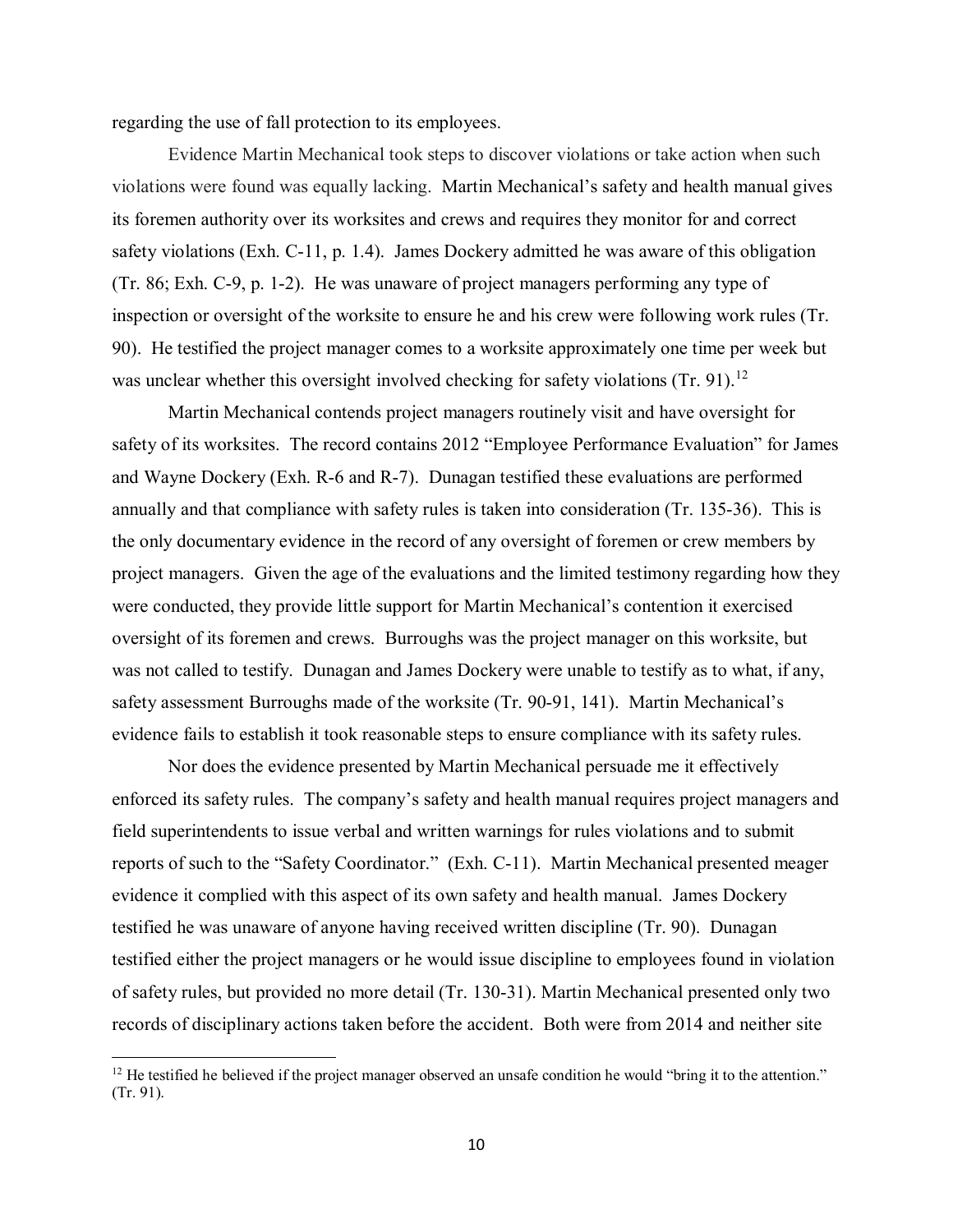to violation of any fall protection rules (Exhs. R-4 and R-5). This limited evidence fails to meet Martin Mechanical's burden to show it took reasonable steps to detect and correct violations of its work rules.[13](#page-10-0)

Far from an isolated incident, the failure to use fall protection was a regular practice for James Dockery. Martin Mechanical has failed to establish the violation was the result of unpreventable employee misconduct.

### **CLASSIFICATION**

 The Secretary alleged Citation 2 was a willful violation. A violation is "willful" if it was committed with intentional, knowing or voluntary disregard for the requirements of the Act or with plain indifference to employee safety. *Ensign-Bickford Co. v. OSHRC*, 717 F.2d 1419, 1422-23 (D.C. Cir. 1983); *Valdak Corp.*, 17 BNA OSHC 1135, 1136 (No. 93-0239, 1995), *aff'd* 73 F.3d 1146 (8th Cir. 1996). The employer's state of mind is the key issue. *AJP Construction, Inc. v. Secretary of Labor*, 357 F.3d 70, 74 (D.C. Cir. 2004). The Secretary must differentiate a willful from a serious violation by showing that the employer had a heightened awareness of the illegality of the violative conduct or conditions, and by demonstrating that the employer consciously disregarded OSHA regulations, or was plainly indifferent to the safety of its employees. *Valdak Corp.*, 17 BNA OSHC at 1136. The Secretary must show that, at the time of the violative act, the employer was actually aware that the act was unlawful, or that it possessed a state of mind such that if it were informed of the standard, it would not care. *Propellex Corp.*, 18 BNA OSHC 1677, 1684 (No. 96-0265, 1999).

James Dockery and his crew made the decision not to cover or guard the skylights or use any other type of fall protection. To find Martin Mechanical in willful violation of the standard, I may impute to Martin Mechanical the state of mind of James Dockery in making that decision. *Branham Sign Co.*, 18 BNA OSHC 2132, 2134 (No. 98-752, 2000) ("The state of mind of a supervisory employee ... may be imputed to the employer for purposes of finding that the violation was willful."). The Commission has held "willfulness may depend on 'the totality of the circumstances,' or multiple factors, none of which by themselves would warrant a finding for or against willfulness." *American Wrecking Corp*., 19 BNA OSHC 1703, 1713 (Nos. 96-1330

<span id="page-10-0"></span><sup>&</sup>lt;sup>13</sup> Dunagan testified the company performs mock OSHA inspections through an outside consultant (Tr. 134). He provided no more details about these inspections. Without more, this statement does little to bolster Martin Mechanical's defense.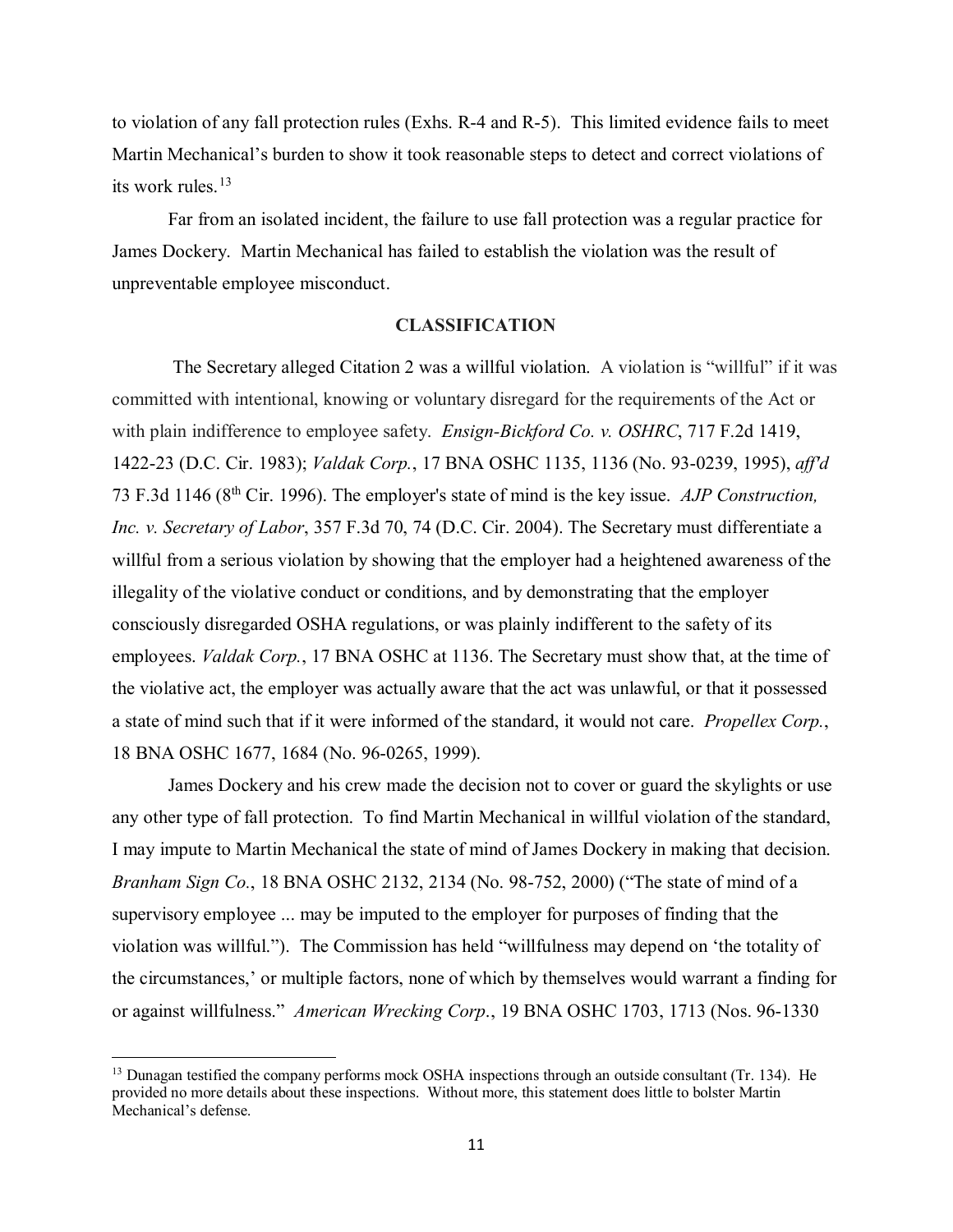and 1331, 2001), *citing Anderson Excavating*, 17 BNA OSHC 1890, 1893 (No. 92-3684, 1997). The question then is whether the record as a whole shows James Dockery exhibited a plain indifference or careless disregard for the safety of the crew.

Both James and Wayne Dockery testified they anticipated anchorage points for tying off a personal fall arrest system would be installed by the general contractor (Tr. 105-06). Finding no anchorage points had been installed, the crew decided to forego fall protection because installing anchorage points would require they "wrap a rope around the whole building," something they had neither the equipment nor the inclination to do (Tr. 95-96, 106). As Wayne Dockery put it, "We figured we'd go up there, do our job, get it done, and get down." (Tr. 106). They thought as long as they stayed 6 feet from the edge of the roof and remained mindful of the skylights, they would be safe (Tr. 103). Wayne Dockery's candid testimony was the most telling. When asked why the crew did not use fall protection, he testified, "Because it…I didn't think it was… I didn't see useful. It wasn't that high off the ground. We stayed back like we was supposed to." (Tr. 103). He admitted working without fall protection was "just working like I do every day." (Tr. 110). James Dockery stated he decided not to use fall protection because the roof was flat and it was his practice not to use fall protection on flat roofs (Exh. C-9 p. 5). He admitted that decision showed "poor judgment." (Exh. C-9 p. 3).

James Dockery was aware the installation work would place the crew on the roof of the building at a height of approximately 15 feet. He was aware the work placed the crew near the skylights and he knew of the hazard the skylights posed. Yet he took no meaningful steps to ensure the crew was protected from falling either off the edge of the roof or through the skylights. Even if James Dockery believed the crew would be safe if they remained 6 feet from the edge of the roof, he did nothing to ensure the crew did so. Moreover, he knew the work placed the crew less than 6 feet from the unprotected skylights. Knowing this, he offered only cursory warnings to be careful. Despite the availability of fall protection equipment, James Dockery decided to gamble his crew would not fall off the edge of the roof or through the skylights. I need not consider whether James Dockery intended harm to his crew. *Stone & Webster Engineering Corp*., 8 BNA OSHC 1753, 11756 (No. 15314, 1980). Rather, the Secretary must show Martin Mechanical, through James Dockery, demonstrated a reckless disregard for employee safety. Given the totality of the circumstances, I find James Dockery's

12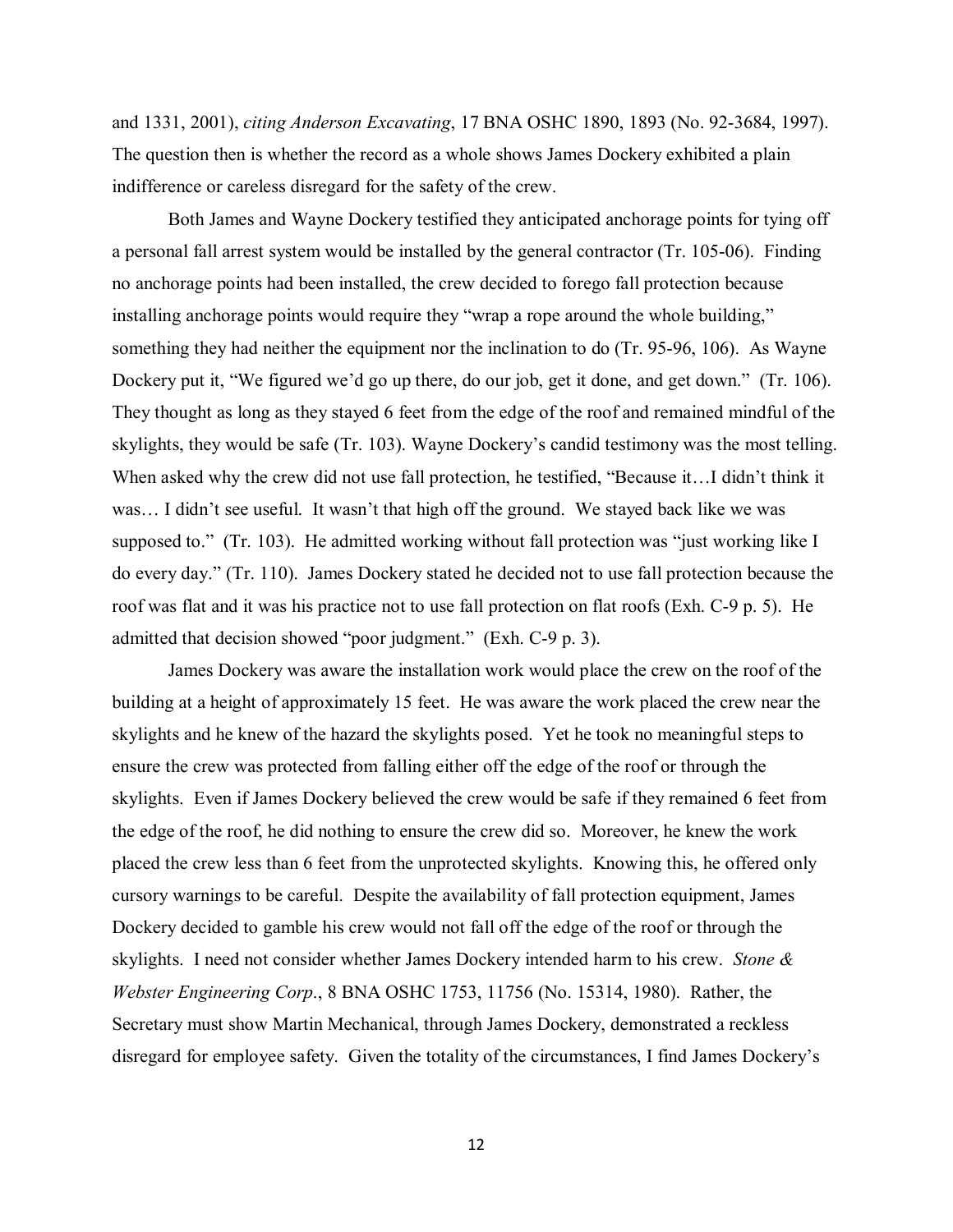willingness to gamble with the safety of his crew demonstrates such reckless disregard. *See L.E. Myers Co*., 16 BNA OSHC 1037, 1046-48 (No. 90-945, 1993).

In making this finding, I have taken into consideration that only a limited amount of Martin Mechanical's work is performed on roofs or at heights (Tr. 108). The record also reflects the company has little experience with OSHA inspections and has never received an OSHA citation for a violation of the fall protection standards. The Commission has held "[e]ven a single violation of the Act may be found willful, regardless of whether the workplace is otherwise safe." *A.E. Stanley Mfg. Co. v. Secretary of Labor*, 295 F. 3d 1341, 1347 (D.C. Cir. 2002), *citing Kasper Wire Works, Inc. v. Secretary of Labor*, 268 F.3d 1123, 1128 (D.C. Cir. 2001). Nor is a prior warning a necessary prerequisite to a finding of willfulness. *Id*. Given Martin Mechanical's heightened awareness of the danger to which its employees were exposed, I do not find this evidence sufficient to refute my finding Martin Mechanical acted with reckless disregard of employee safety.

Martin Mechanical argues the fact that James Dockery was unclear as to the requirements for fall protection weighs against a finding of willfulness. Martin Mechanical's safety and health program contains a rule nearly identical in language to, and that specifically references, the cited standard. James Dockery's lack of familiarity with that rule serves to highlight the inadequacies of Martin Mechanical's program rather than to negate willfulness. To hold otherwise would allow Martin Mechanical to rely on its ineffective training as a defense to a charge of willfulness. Nor am I persuaded James Dockery had a good faith belief he was in compliance with either company policy or OSHA standards. The "test of good faith is an objective one." *MJP Construction Co.*, 19 BNA OSHC 1638, 1648 (No. 98-0502, 2001). An employer's belief it is in compliance must be reasonable under the circumstances, in other words it must be "nonfrivolous." *Id*. Both James and Wayne Dockery testified they believed staying 6 feet back from the edge or using a controlled access zone would comply with company policy and that they would be safe in doing so. Neither the cited regulation nor Martin Mechanical's safety and health manual make any mention of a controlled access zone or a "6-foot" rule. No reasonable reading of either could lead to the conclusion staying 6 feet from the edge was compliant. Even if he believed staying 6 feet from the skylights was safe, James Dockery knew the work would place the crew inside that 6-foot zone. Any contention James Dockery had a good faith belief he was in compliance is not credible.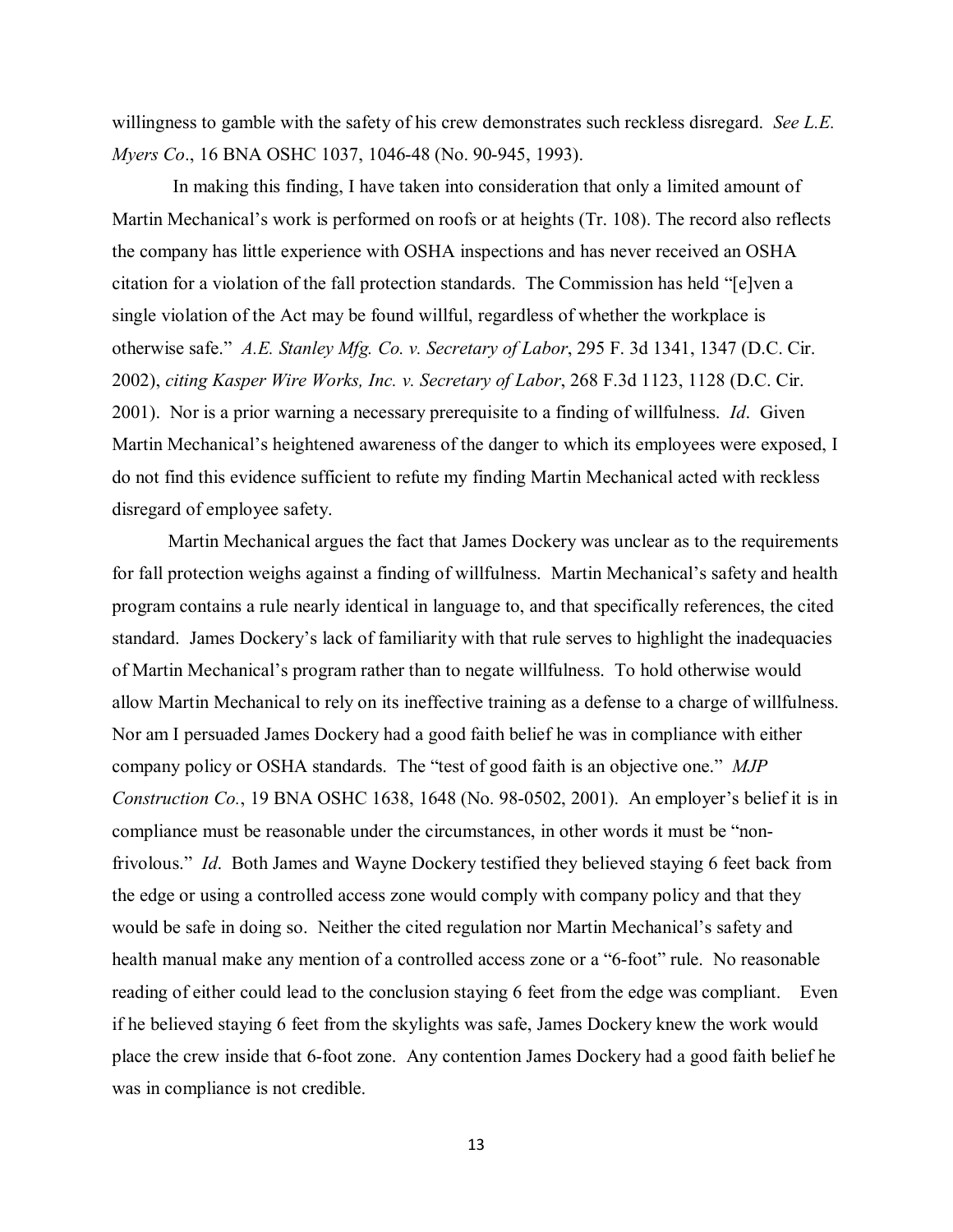Based on the totality of the circumstances, I find the citation was properly classified as a willful violation of the cited standard.

#### **PENALTY DETERMINATION**

The Secretary proposed a penalty of \$49,000 in this case. The Commission, in assessing an appropriate penalty, must give due consideration to the gravity of the violation and to the size, history and good faith of the employer. *See* § 17(j) of the Act. The Commission is the final arbiter of penalties. *Hern Iron Works, Inc.*, 16 BNA OSHC 1619, 1622, (No. 88-1962, 1994), *aff'd*, 937 F.2d 612 (9th Cir. 1991) (table); *see Valdak Corp.*, 17 BNA OSHC at 1138 ("The [OSH] Act places limits for penalty amounts but places no restrictions on the Commission's authority to raise or lower penalties within those limits."). In assessing a penalty, the Commission gives due consideration to all of the statutory factors with the gravity of the violation being the most significant. OSH Act § 17(j), 29 U.S.C. § 666(j); *Capform Inc.*, 19 BNA OSHC 1374, 1378 (No. 99-0322, 2001), *aff'd*, 34 F. App'x 152 (5th Cir. 2002) (unpublished). "Gravity is a principal factor in a penalty determination and is based on the number of employees exposed, duration of exposure, likelihood of injury, and precautions taken against injury." *Siemens Energy and Automation, Inc.,* 20 BNA OSHC 2196, 2201 (No. 00- 1052, 2005).

The gravity of the violation is high. There can be no dispute a fall from 15 feet could result in serious injury or, as it did here, death. The entire crew was exposed for the entire duration of the work preceding the accident. As previously noted, no reasonable precautions were taken to protect the crew. Rather, only ineffective warnings were issued. Given the number and location of skylights the likelihood of an accident was high. Therefore, a high gravity based penalty is warranted. Martin Mechanical is a small construction employer and is entitled to some penalty reduction on that basis. The company also has no history of receiving OSHA citations and the penalty should be reduced accordingly. I find no basis for decreasing the penalty for good faith. Although not precluded, it is unlikely an employer is entitled to a good faith reduction where, as here, the facts establish the violation was the result of a disregard for employee safety. For the reasons discussed herein, Martin Mechanical's safety and health program was lacking in several respects. Therefore, I find a penalty of \$49,000 is appropriate.

14